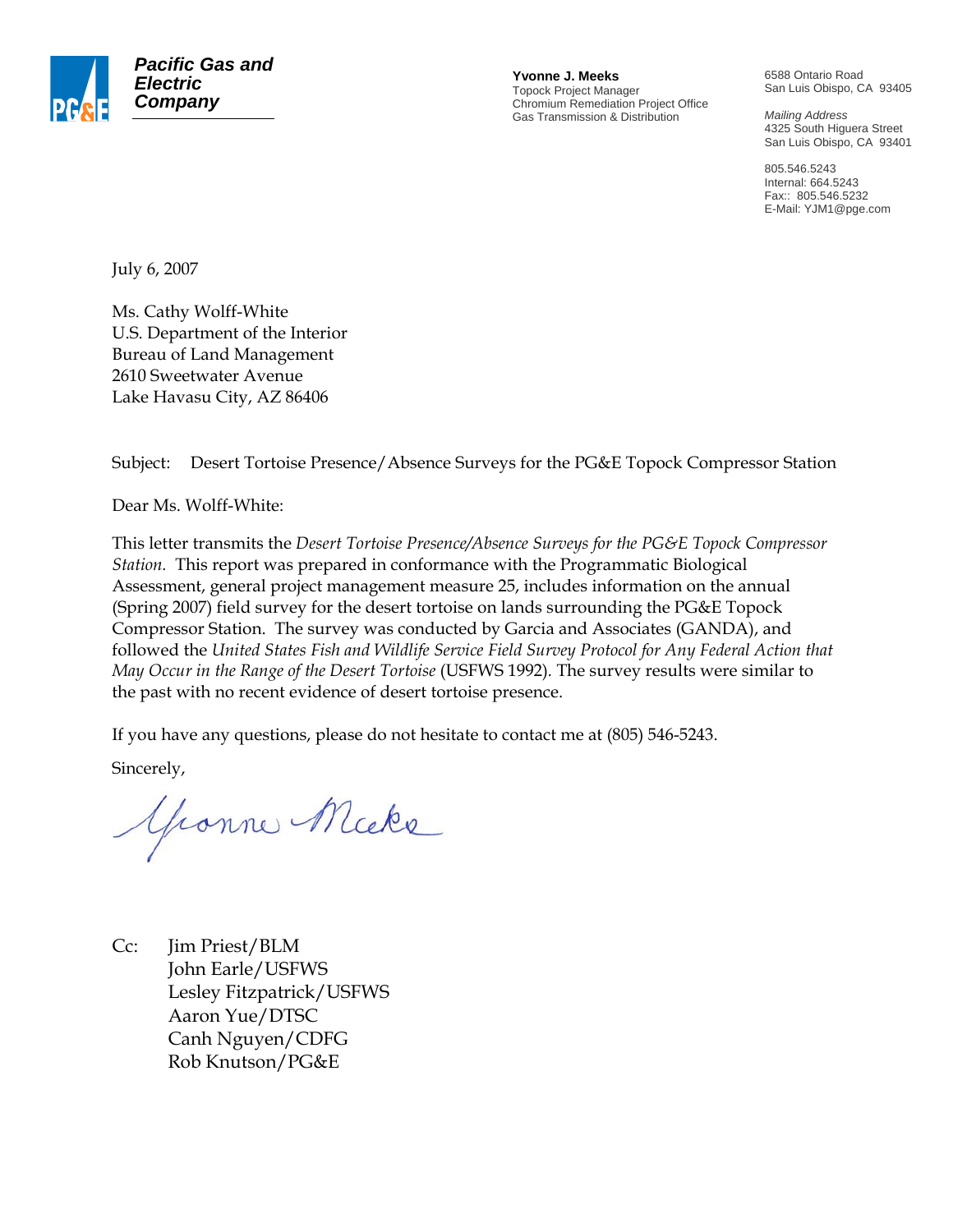# **DESERT TORTOISE PRESENCE/ABSENCE SURVEYS** FOR THE PG&E TOPOCK COMPRESSOR STATION



### **Prepared By:**

Garcia and Associates 1 Saunders Avenue San Anselmo, CA 94960







# GARCIA and ASSOCIATES

NATURAL & CULTURAL RESOURCE CONSULTANTS

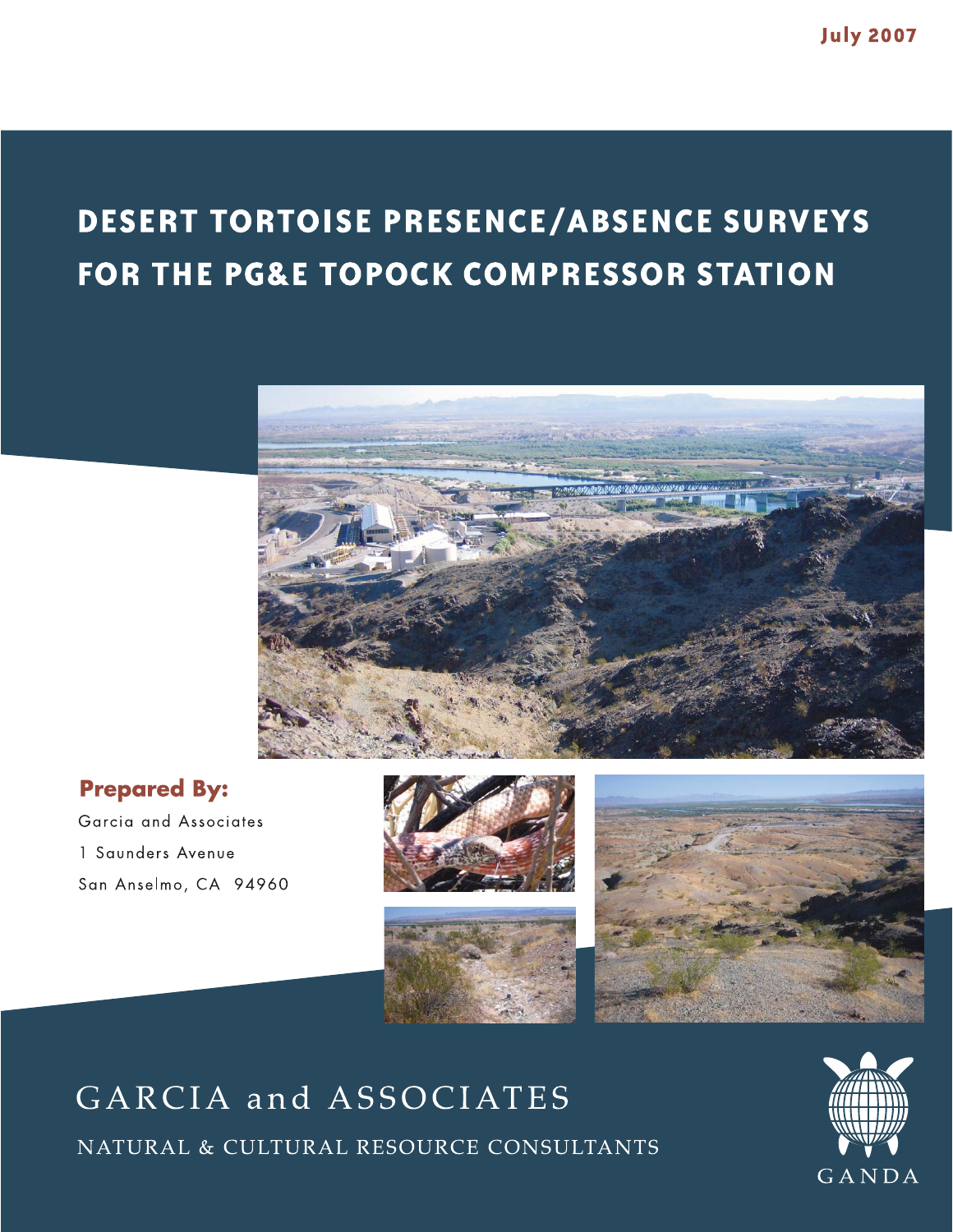### **Table of Contents**

## **Figure**

### **Table**

### **Appendices**

Appendix A: Photo Log Appendix B: Incidentally Observed Plant Species Appendix C: Incidentally Observed Wildlife Species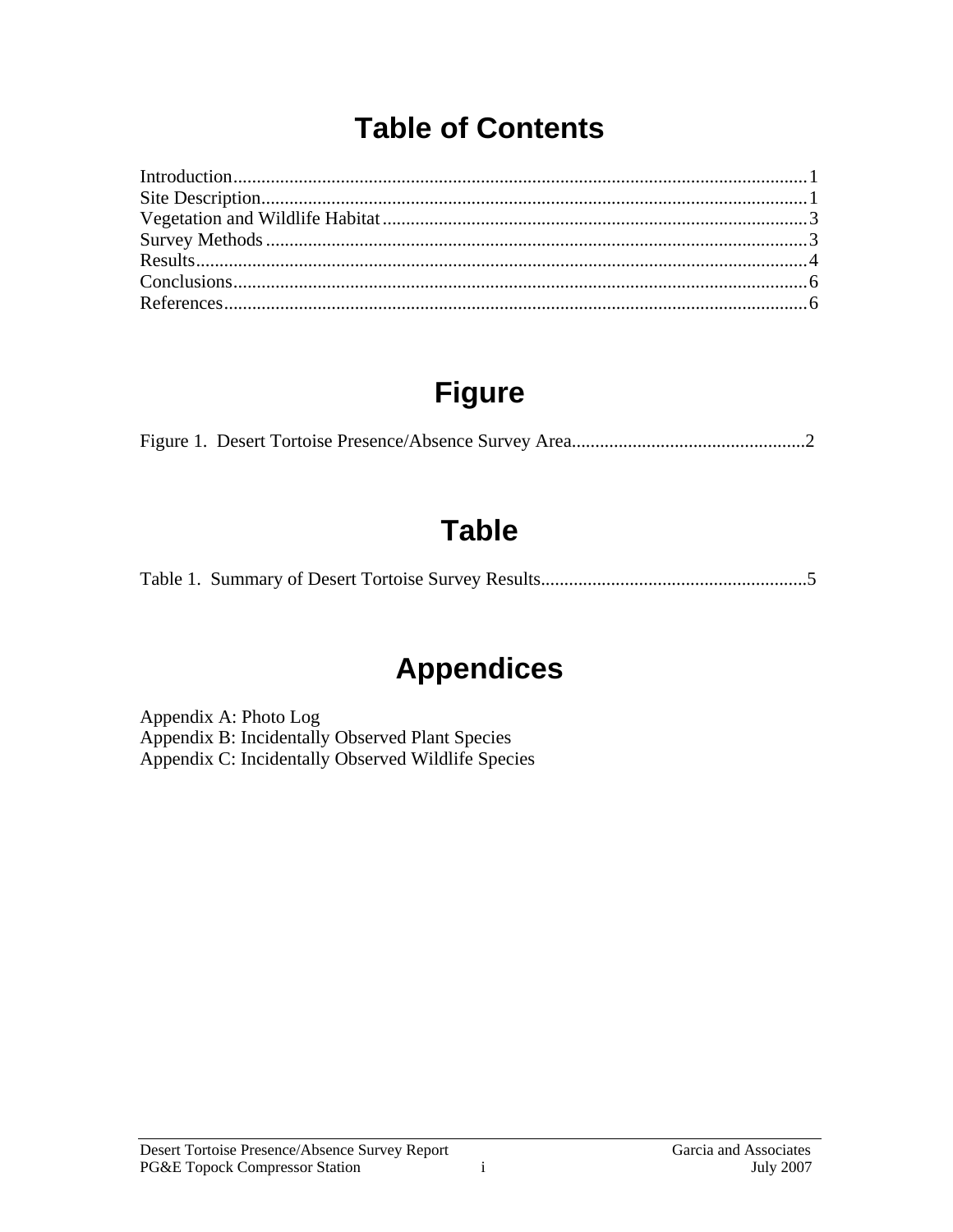#### **Introduction**

Garcia and Associates (GANDA) conducted a 2007 yearly spring field survey for desert tortoise (*Gopherus agassizii*) on the lands surrounding Pacific Gas and Electric Company's (PG&E's) Topock Compressor Station near Needles, California (Figure 1). These annual surveys are required up to the year 2012 by the *Programmatic Biological Assessment for Pacific Gas and Electric Topock Compressor Station Remedial and Investigative Actions* (CM2M HILL 2007). The purpose was to determine the presence or absence of the federally and state-threatened desert tortoise by following the guidelines published in the United States Fish and Wildlife Service (USFWS) *Field Survey Protocol for any Federal Action that May Occur Within the Range of the Desert Tortoise*  (protocol) (USFWS 1992).

Similar desert tortoise surveys were conducted in May 2005 and 2006. Although no live tortoises were observed within the survey area, those surveys resulted in the discovery of one tortoise carcass and three sets of tortoise shell bone fragments (Figure 1; Appendix A, photos 1-4). A more detailed description of them is included in the *Desert Tortoise Presence/Absence Survey* reports for 2005 and 2006 (GANDA 2005; GANDA 2006). This report describes the survey methods, findings, and conclusions of the 2007 desert tortoise survey.

### **Site Description**

The survey area comprises approximately 960 acres surrounding the Topock Compressor Station, which is in the Mojave Desert approximately 24 kilometers (km) southeast of Needles, California in San Bernardino County (Figure 1). The predetermined boundaries of the survey area that were established three years ago include the National Trails Highway to the north and northeast and the Chemehuevi Mountains to the south and southeast. The Colorado River flows adjacent to the site to the north and east. The terrain includes sparsely vegetated desert, unvegetated desert pavement, numerous shallow to deep ephemeral washes, gently rolling hills, and the base of the Chemehuevi Mountains in the southeastern portion of the survey area. Manmade facilities within the survey area include the compressor station, IM3 Treatment Plant, paved and unpaved access roads, four existing evaporation ponds, a rock quarry, two water tanks, historic Route 66, numerous groundwater wells, and six natural gas pipelines that run partially above and partially below ground. Four former (closed) evaporation ponds are located southeast of the existing evaporation ponds. Interstate 40 and the Burlington Northern Santa Fe (BNSF) Railroad pass through the survey area in an east-west direction. The elevation within the survey area ranges from approximately 61 to 305 meters above sea level. Representative photos of the survey area are provided in Appendix A, photos 1-4.

Most of the survey area is on land managed by the Bureau of Land Management (BLM); however, other portions are owned by PG&E, or are part of the Havasu National Wildlife Refuge, managed by the USFWS.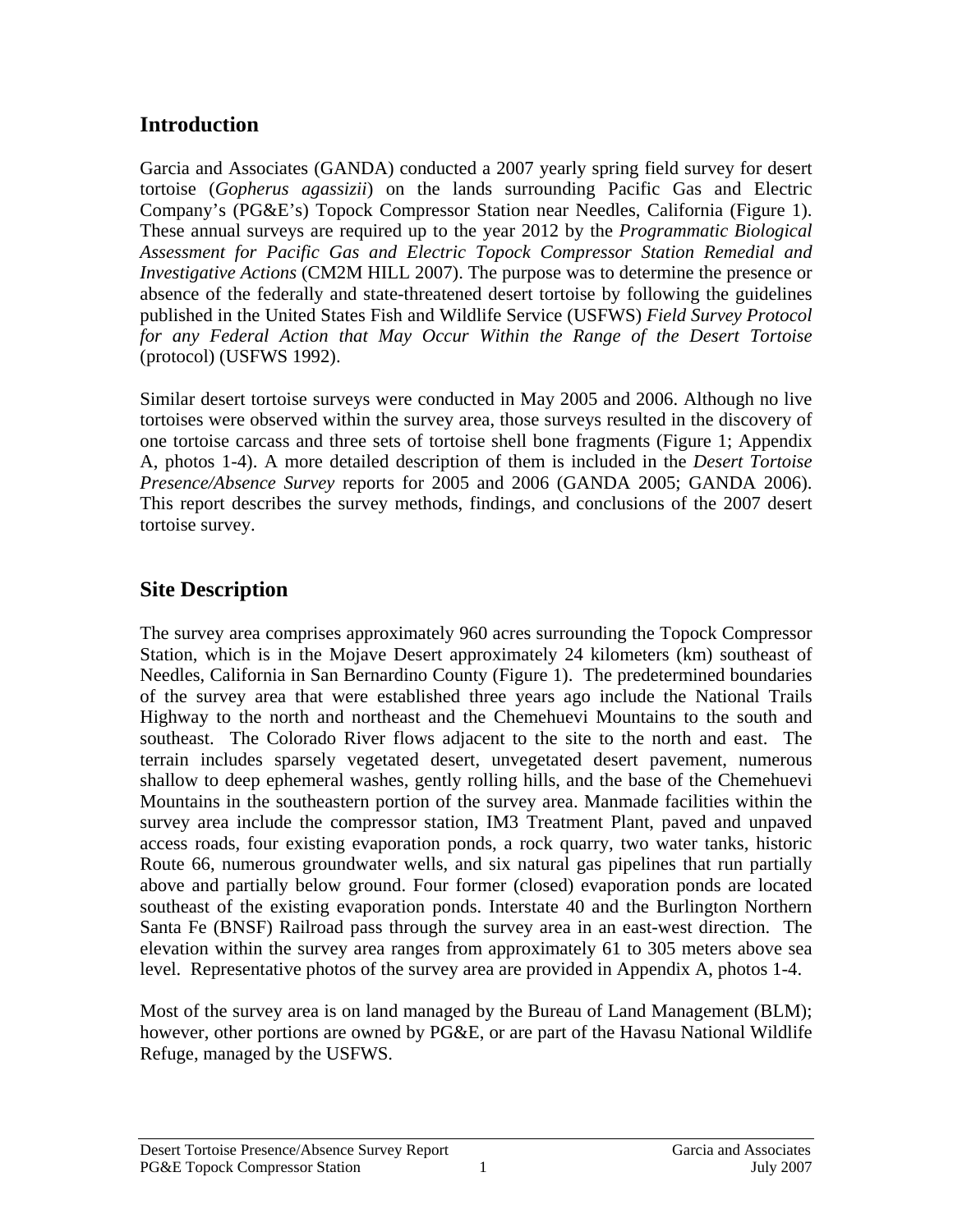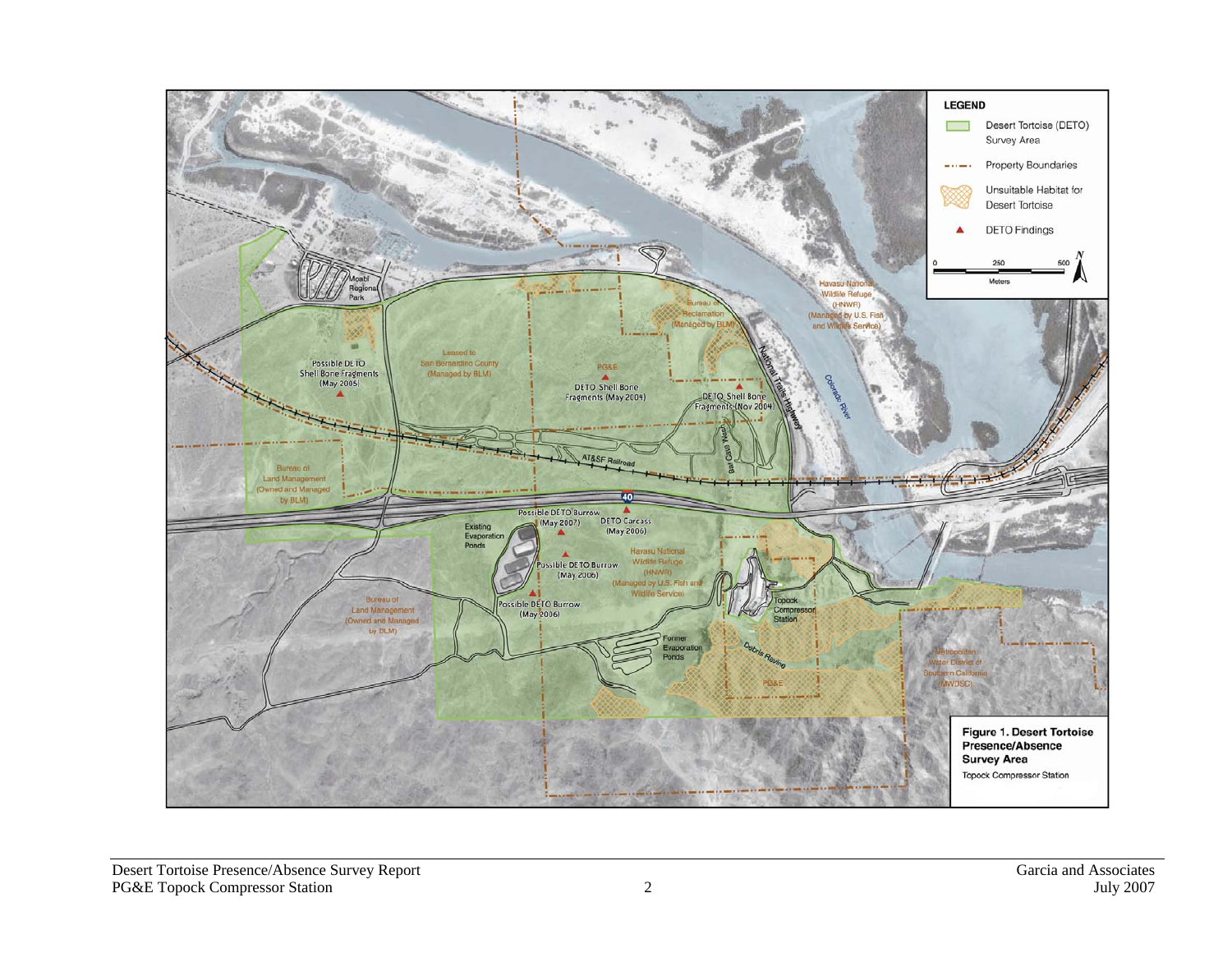#### **Vegetation and Wildlife Habitat**

There are two distinct habitat types within the survey area. They are the creosote bush (*Larrea tridentata*)-dominated areas and dry washes. Creosote bushes dominate the upland and alluvial areas. Other perennial shrubs in these areas include bursage (*Ambrosia dumosa*), white ratany (*Krameria grayi*) and brittlebush (*Encelia farinosa*). Annuals included desert indianwheat (*Plantago ovata*) interspersed with little desert buckwheat (*Eriogonum trichopes*) and Arabian schismus (*Schismus arabicus*) covered the ground in much of these areas. A list of plant species that were incidentally observed during the desert tortoise survey is presented in Appendix B. This list is identical to the plant list provided in the 2005 and 2006 desert tortoise survey report (GANDA 2006; GANDA 2006) because the past three annual surveys have taken place in May, when many plants cannot be identified due to very dry conditions.

The dry washes were predominantly vegetated with desert lavender (*Hyptis emoryi*), sweetbush (*Bebbia juncea*), cat-claw acacia (*Acacia greggii*), palo verde (*Cercidium microphyllum*), and tamarisk (*Tamarix ramosissima*).

The survey area provides habitat for a variety of arid-adapted wildlife species. Common vertebrates found in this community include the desert iguana (*Dipsosaurus dorsalis*), western whiptail (*Cnemidophorus tigris*), zebra-tailed lizard (*Callisaurus draconoides*), desert horned lizard (*Phrynosoma platyrhinos*), western diamond-backed rattlesnake (*Crotalus atrox*), sidewinder (*Crotalus cerastes*), turkey vulture (*Cathartes aura*), common raven (*Corvus corax*), black-throated sparrow (*Amphispiza bilineata*), black-tailed jackrabbit (*Lepus californicus*), desert cottontail (*Sylvilagus audubonii*), desert kangaroo rat (*Dipodomys deserti*), antelope ground squirrel (*Ammospermophilus leucurus*), and coyote (*Canis latrans*).

#### **Survey Methods**

GANDA wildlife biologists Robert Gilman, Chloe Scott, Jason Brooks, and Jacqueline Finck conducted desert tortoise presence/absence surveys from May 2 to 5 and May 7 to 11, 2007, which is during the active season for this species, in accordance with the protocol (USFWS 1992). The weather during the survey was hot and sunny with calm winds in the afternoons, ranging from five to ten miles per hour. Air temperatures ranged from approximately 18 to 40 $^{\circ}$  C (65 and 104 $^{\circ}$  F). The surveys were performed between 0700 and 1530 hours.

Linear transects were walked systematically to search for desert tortoises, desert tortoise burrows, and sign (scat, tracks, burrows, shells, bones, etc.). Particular emphasis was placed on searching around the bases of creosote bushes and along the banks of the numerous washes. The survey area was surveyed at 100 percent coverage by spacing transects 10 meters apart. A zone of influence around the survey area was not surveyed due to the natural and artificial barriers that surround the majority of the survey area. These barriers constitute unsuitable habitat for desert tortoise and would likely prevent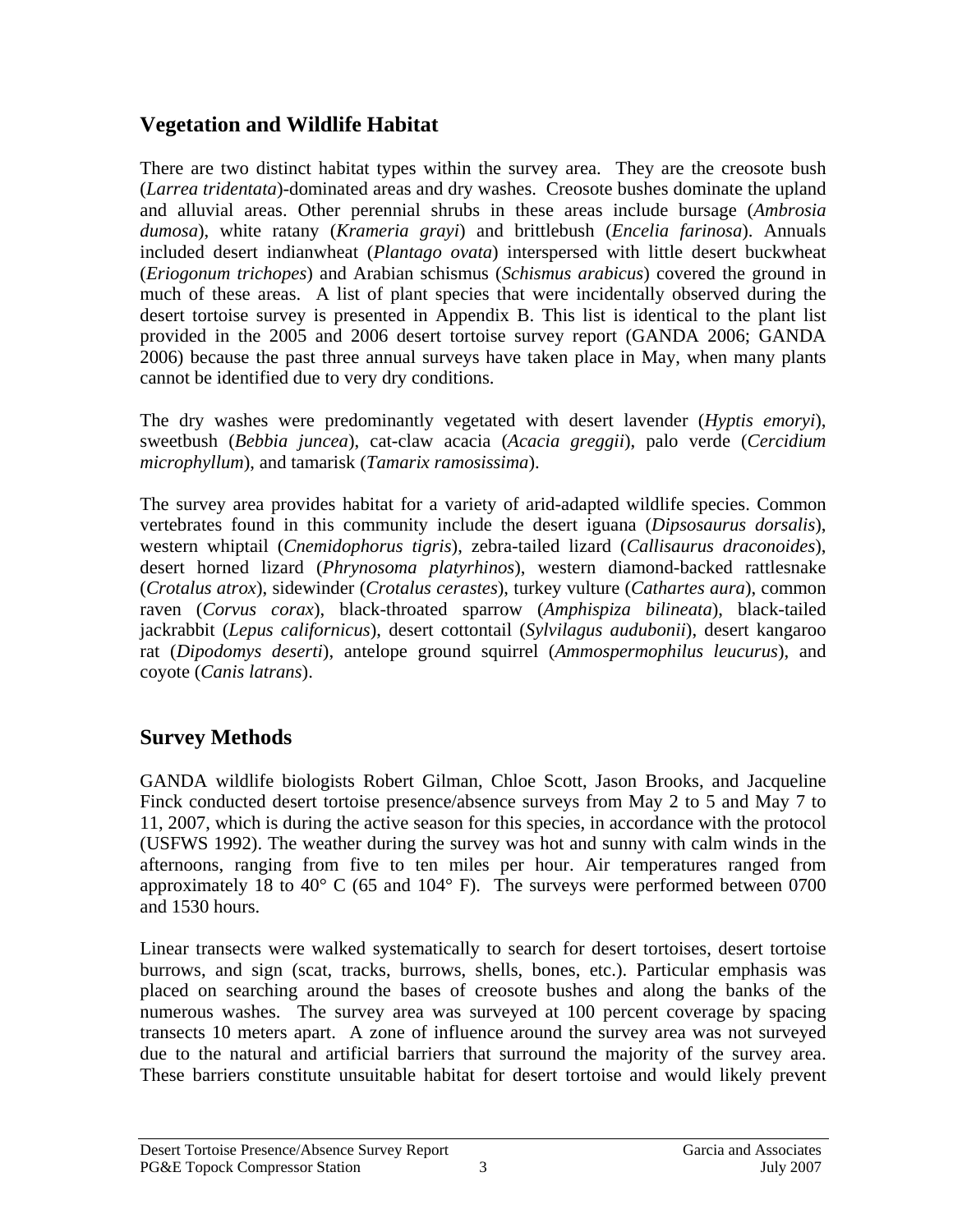individuals from entering the survey area. The boundaries of the survey area are described further in the site description section of this report.

Aerial photographs, topographic maps, and global positioning system (GPS) units were used to navigate and assist in determining the boundaries of the survey area, suitable desert tortoise habitat, and the extent and location of the natural and artificial barriers. A majority of the upland habitat was considered suitable for the desert tortoise (Figure 1). The Colorado River floodplain was considered unsuitable habitat. A Trimble GeoExplorer 3 GPS unit was used in conjunction with flagging, a Garmin V GPS unit, and a compass to ensure that the entire survey area was covered and to maintain proper orientation and spacing between transects. On relatively level terrain, the group of four surveyors walked parallel transects aligned east-west or north-south in the UTM coordinate system. A surveyor at one end of the group served as the navigator and used the UTM readout of the GPS unit to maintain a constant northing or easting for the transects. At the end of each transect, the transect starting point was shifted 40 meters (10 meters x 4 surveyors) using the UTM readout. In areas where obstacles such as mountains, compressor station facilities, and canyons prevented the surveyors from walking linear transects, the 10-meter spacing was maintained by using the navigation feature on the map-screen of the Garmin V GPS unit. This feature plotted the survey transect curves as the surveyors walked and allowed the navigator to determine which areas had already been surveyed and to maintain the appropriate ten-meter spacing between transect centerlines. Due to safety concerns and a lack of desert tortoise habitat, the steep slopes of the Chemehuevi Mountains that surround the Debris Ravine in the southeast corner of the survey area were excluded from the survey (Figure 1). The heavily disturbed staging area immediately east and adjacent to the compressor station (also adjacent to the Transwestern Meter Station) was also not surveyed because it had almost no vegetation and consisted of loose spoil piles and stored equipment. Portions of the survey area containing drainages that were densely vegetated with tamarisk were also not surveyed.

During the surveys, any burrows with a large enough entrance to accommodate a desert tortoise were inspected using a mirror to reflect sunlight into their far ends. A Peeperscope 2000 fiber optic scope was used instead of the mirror when the far end was not visible from the entrance.

#### **Results**

No live desert tortoises were detected within the survey area and there were no signs of recent presence. The *Keys and Figures for Estimating Time Since Death for Shell-skeletal Remains of Desert Tortoises* (Berry and Woodman 1984) was used to determine the approximate time since death for bone remains found in previous years; however, these keys could only confirm that the tortoise remains were at least four years old. A summary of desert tortoise sign found between 2005 and 2007 is provided in Table 1.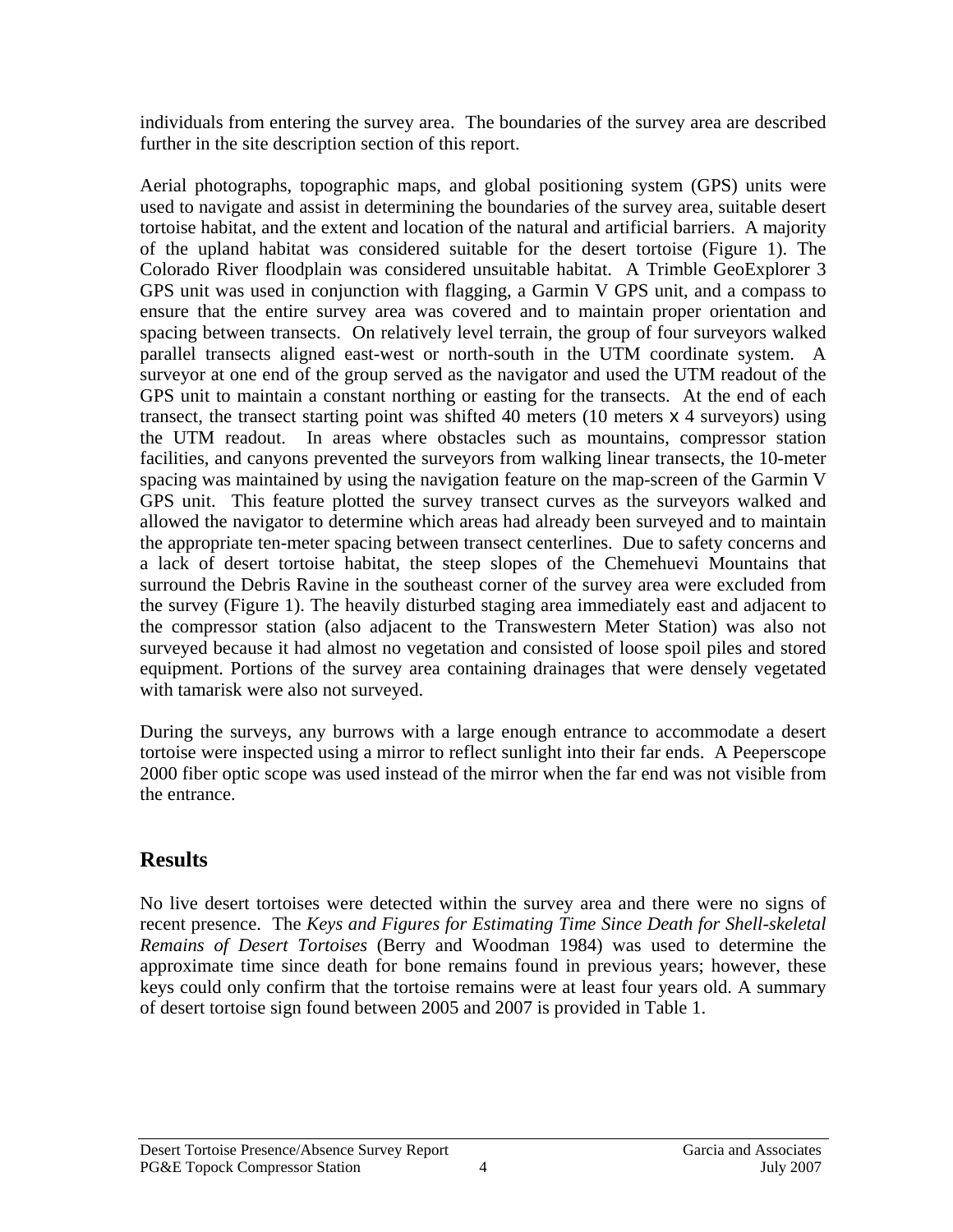#### Table 1. Summary of Desert Tortoise Survey Results

| Type of<br><b>Find</b> |      | Class <sup>1,2</sup> | Size:<br>(centimeters) | End visible?<br>Depth (D)<br>(centimeters) | <b>Entrance</b><br><b>Direction</b> | Latitude<br>$(UTM N)^3$ | Longitude<br>(UTM E) | Photo<br>#     | <b>Comments</b>                                                                                                                                                                                                                                  |
|------------------------|------|----------------------|------------------------|--------------------------------------------|-------------------------------------|-------------------------|----------------------|----------------|--------------------------------------------------------------------------------------------------------------------------------------------------------------------------------------------------------------------------------------------------|
| Shell<br>Remains       | 2005 | 5                    | $W = 0.5 - 4$          | <b>Not</b><br>Applicable                   | <b>Not</b><br>Applicable            | 3845091                 | 0727776              | 5              | 13 bone fragments found in<br>shallow wash. Appear to be<br>bones under scutes. Edges are<br>serrated. Surfaces on top and<br>bottom are peeling. Coloration is<br>white and bones are completely<br>ossified.                                   |
| <b>Burrow</b>          | 2005 | 6                    | $H = 10$<br>$W = 18$   | Yes;<br>$D = 61$ cm                        | <b>NW</b>                           | 3844621                 | 0729382              | $\overline{7}$ | No sign of desert tortoise in or<br>around burrow.                                                                                                                                                                                               |
| <b>Burrow</b>          | 2005 | 6                    | $H = 15$<br>$W = 25$   | Yes;<br>$D = 30$ cm                        | E                                   | 3844900                 | 0727670              | 8              | No sign of desert tortoise in or<br>around burrow.                                                                                                                                                                                               |
| Shell<br>Remains       | 2006 | 5                    | $W = 2.5 - 15$         | Not<br>Applicable                          | Not<br>Applicable                   | 3844533                 | 729001               | 6              | This adult male DETO carcass<br>consisted of 14 scattered<br>plastron and carapace bone<br>fragments. The edges of these<br>pieces were serrated and the<br>coloration was white. The<br>external scutes had peeled off<br>and were not present. |
| <b>Burrow</b>          | 2006 | 6                    | $H = 30$<br>$W = 58$   | Yes;<br>$D = 79$                           | <b>NW</b>                           | 3844178                 | 728603               | 9              | No sign of desert tortoise in or<br>around burrow.                                                                                                                                                                                               |
| <b>Burrow</b>          | 2006 | 6                    | $H = 20$<br>$W = 41$   | Yes;<br>$D = 178$                          | <b>NW</b>                           | 3844342                 | 728741               | 10             | No sign of desert tortoise in or<br>around burrow.                                                                                                                                                                                               |
| <b>Burrow</b>          | 2007 | 6                    | $H = 15$<br>$W = 25$   | Yes;<br>$D = 25$ cm                        | $\overline{\text{SW}}$              | 3844377                 | 728700               | <b>NA</b>      | No sign of desert tortoise in or<br>around burrow.                                                                                                                                                                                               |

1 = currently active, with tortoise or recent tortoise sign  $1 =$  fresh or putrid  $2 =$  good condition, definitely tortoise, no evidence of recent use  $2 =$  normal color; scutes adhere to bone

 $2 =$  good condition, definitely tortoise, no evidence of recent use  $2 =$  normal color; scutes adherent of  $3 =$  scutes peeling off bone

- $3 =$  fair condition, definitely tortoise<br> $4 =$  deteriorated, definitely tortoise
- 
- $5 =$  deteriorated, possibly tortoise

 $6 =$  good condition, possibly tortoise

3. UTM Zone 11, NAD 83

1. Burrow Class: 2. Shell Remains Class:

 $4 =$ shell bone is falling apart; growth rings on scutes are peeling  $5 =$  disarticulated and scattered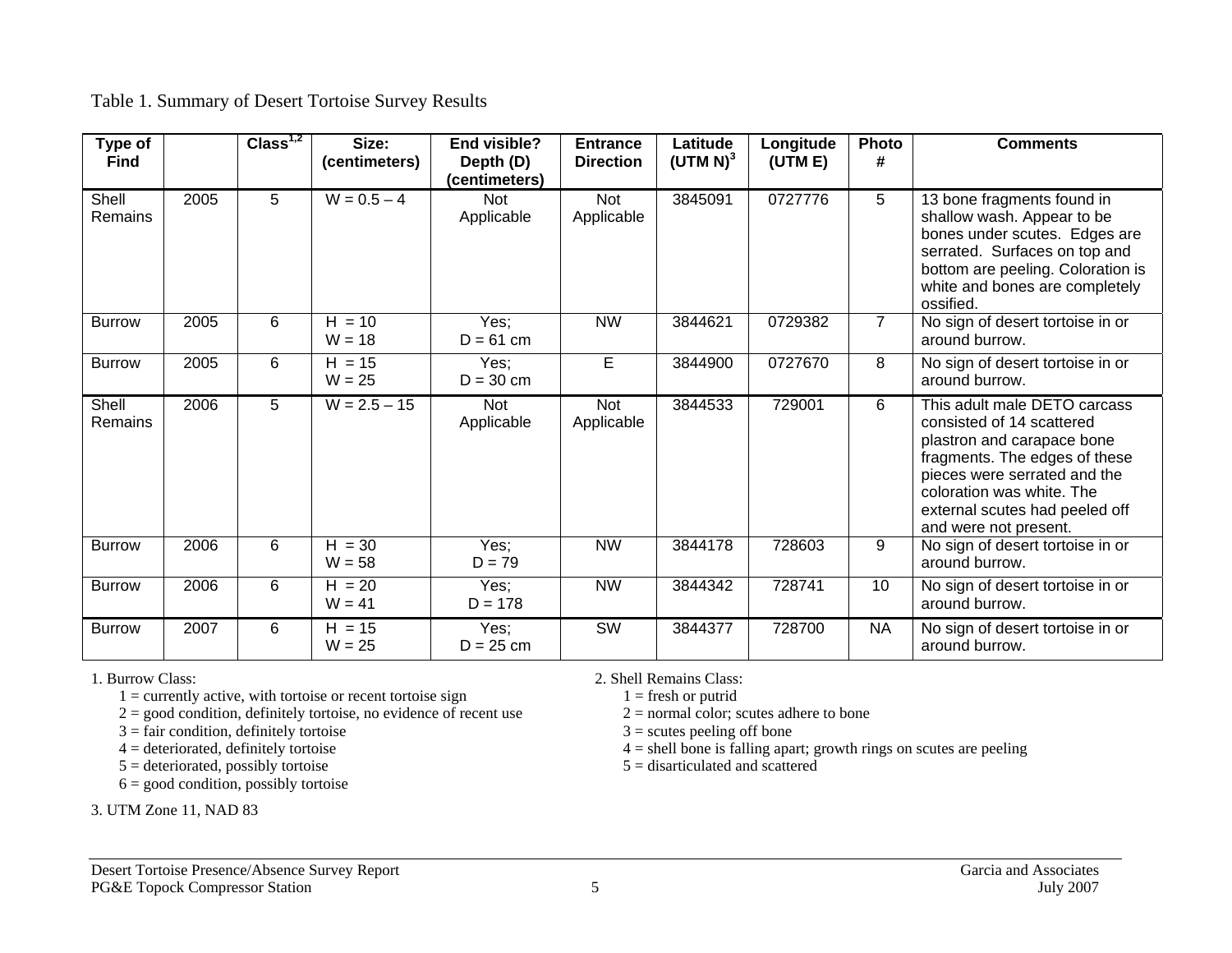A burrow with an entrance large enough to accommodate a desert tortoise was found during the 2007 survey and four similar burrows were found in the previous surveys (Appendix A, photos 7-10), all of which were still present and in good condition. These burrows were categorized as Class 6 (possible desert tortoise burrows in good condition) using the index for desert tortoise sign provided in the protocol (USFWS 1992). However, due to the absence of scats or any other sign of recent tortoise presence in the survey area, it is likely that they are being used by other animals such as coyotes or foxes. Scat from various mammals was observed throughout the survey area. Using a GPS unit, the biologists searched for the four previously observed desert tortoise remains, but found only the carcass that was first observed in May 2006 (Figure 1). Although it was still at the same location 12 months later, the relatively intact plastron had broken into several pieces. The lack of rain during the winter of 2006-2007 probably prevented it from washing away.

#### *Incidental Plant and Wildlife Observations*

A variety of plant and wildlife species was observed during the desert tortoise survey. A list of the common plant species observed during the survey is provided in Appendix B and a list of animals is provided in Appendix C. No new plant species were observed during the 2007 survey. Therefore, the plant list is identical to past survey reports. Wildlife species included numerous birds, reptiles, such as a coach-whip snake (*Masticophis flagellum*) (Appendix A, Photo 11), and small burrowing mammals, including desert cottontail, black-tailed jackrabbit, kit fox, and antelope ground squirrel. Signs of wildlife species observed included lesser nighthawk (*Chordeiles acutipennis*) eggs and bat guano and insect remains in Bat Cave Wash (Appendix A, Photo 12).

#### **Conclusions**

Similar to those of the 2005 and 2006 surveys, the results of the 2007 survey indicate desert tortoises are absent in the survey area. The desert tortoise carcass and three sets of highly deteriorated bone shell fragments (Figure 1) found in previous surveys may indicate historical use of the survey area; however, no desert tortoise scats, tracks, or other evidence of live tortoises or recent tortoise use was observed anywhere within the survey area.

#### **References**

- Berry, K. H. and A. P. Woodman. 1984. Keys and Figures for Estimating Time Since Death for Shell-skeletal Remains of Desert Tortoises.
- CH2M HILL. 2007. Programmatic Biological Assessment for Pacific Gas and Electric Topock Compressor Station Remedial and Investigative Actions. January.
- Garcia and Associates (GANDA). 2005. Desert Tortoise Presence/Absence Surveys for the PG&E Compressor Station Expanded Groundwater Extraction and Treatment System, Topock, California. June.